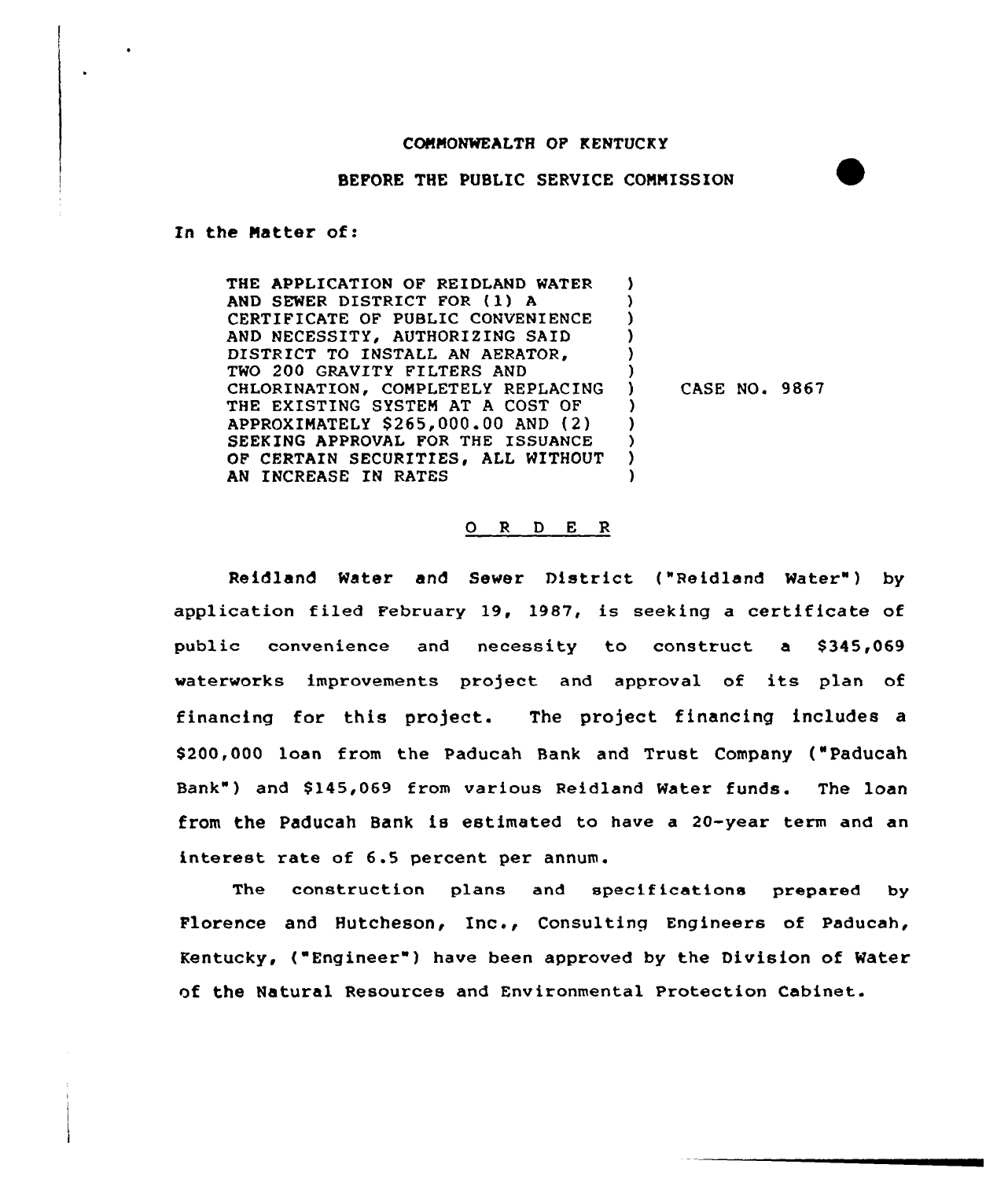The Commission, after consideration of the record and being advised, is of the opinion and finds that:

1. Public convenience and necessity require that the construction proposed in the application and record be performed and that a certificate of public convenience and necessity be granted.

2. The proposed project includes the construction of a new water filtration system to include a new concrete block building, <sup>a</sup> new aerator, two new gravity filters, rate of flow controllers, a chlorination system, miscellaneous piping and controls and other miscellaneous construction and appurtenances.

3. The low bids totaled \$ 314,569. The funds required for this work will be approximately 8345,069 including engineering design fees, resident inspection and other indirect construction costs.

4. Any deviations from the construction herein approved which could adversely affect service to any customer should be done only with the prior approval of this Commission.

5. Reidland Water should furnish duly verified documentation of the total casts of this construction including all capitalized costs (engineering, legal, administrative, etc. ) within 60 days of the date that construction is substantially completed. Said costs should be classif ied into appropriate plant accounts in accordance with the Uniform System of Accounts for Water Utilities prescribed by this Commission.

6. Reidland Water should require the Engineer to provide resident inspection under the general supervision of a pro-

 $-2-$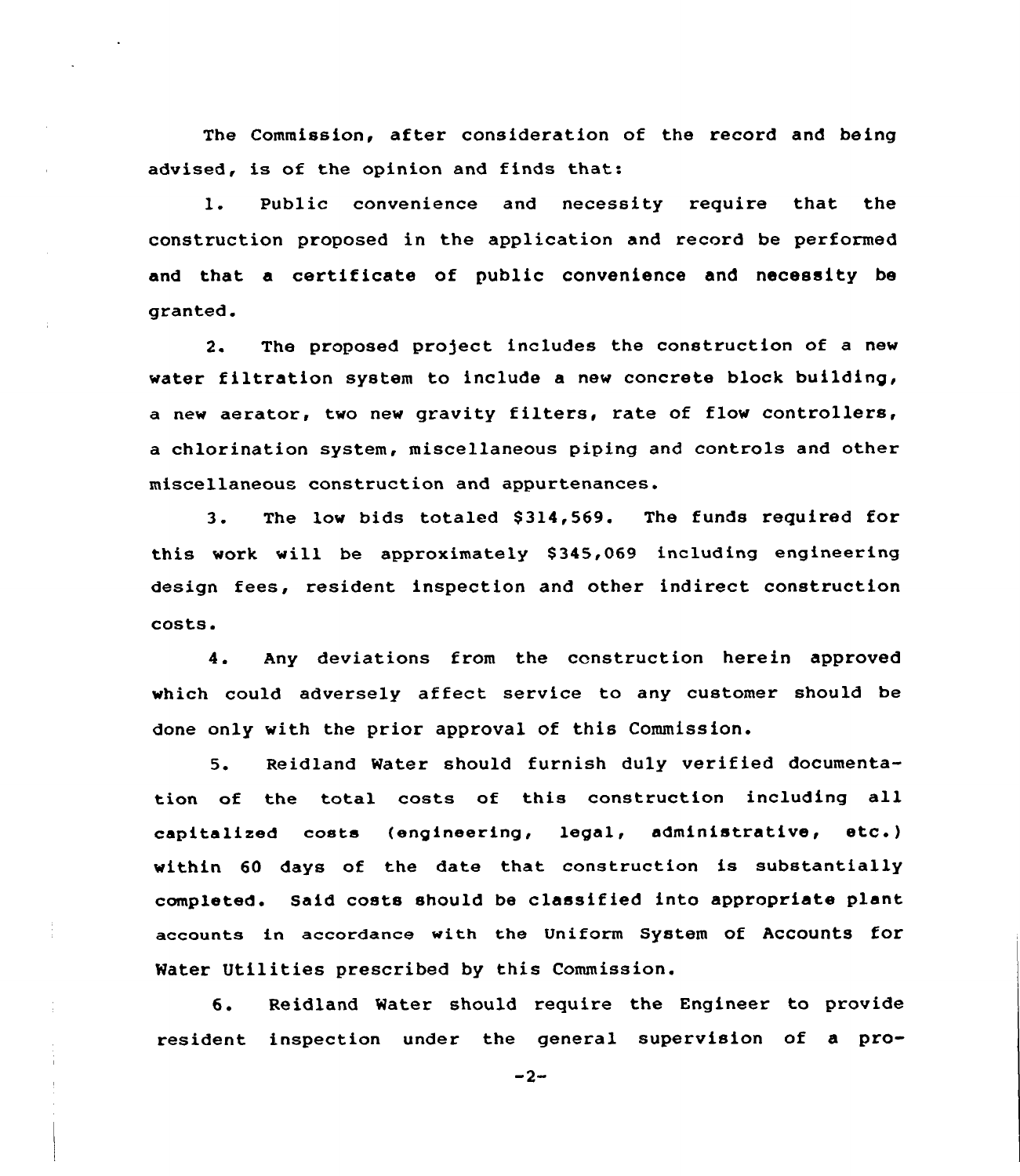fessional engineer with a Kentucky registration in civil or mechanical engineering to ensure that the construction work is done in accordance with the contract plans and specifications and in conformance with the best practices of the construction trades involved in the project.

7. Reidland Water should require the Engineer to furnish <sup>a</sup> copy of the "as-built" drawings and <sup>a</sup> signed statement that the construction has been satisfactorily completed in accordance with the contract plans and specifications within 60 days of the date of substantial completion of this construction.

8. The \$345,069 financing plan proposed by Reidland Water for its proposed construction is for lawful objects within its corporate purposes, is necessary and appropriate for and consistent with the proper performance of its services to the public and will not impair its ability to perform these services, is reasonably necessary and appropriate for such purposes and should, therefore, be approved.

9. If Reidland Water accepts <sup>a</sup> different interest rate or <sup>a</sup> different loan period on the loan from the Paducah Bank, the Commission should be notified immediately.

IT IS THEREFORE ORDERED that:

1. Reidland Water be and it hereby is granted <sup>a</sup> certificate of public convenience and necessity to proceed with the proposed construction as set forth in the plans and specifications of record herein.

 $-3-$